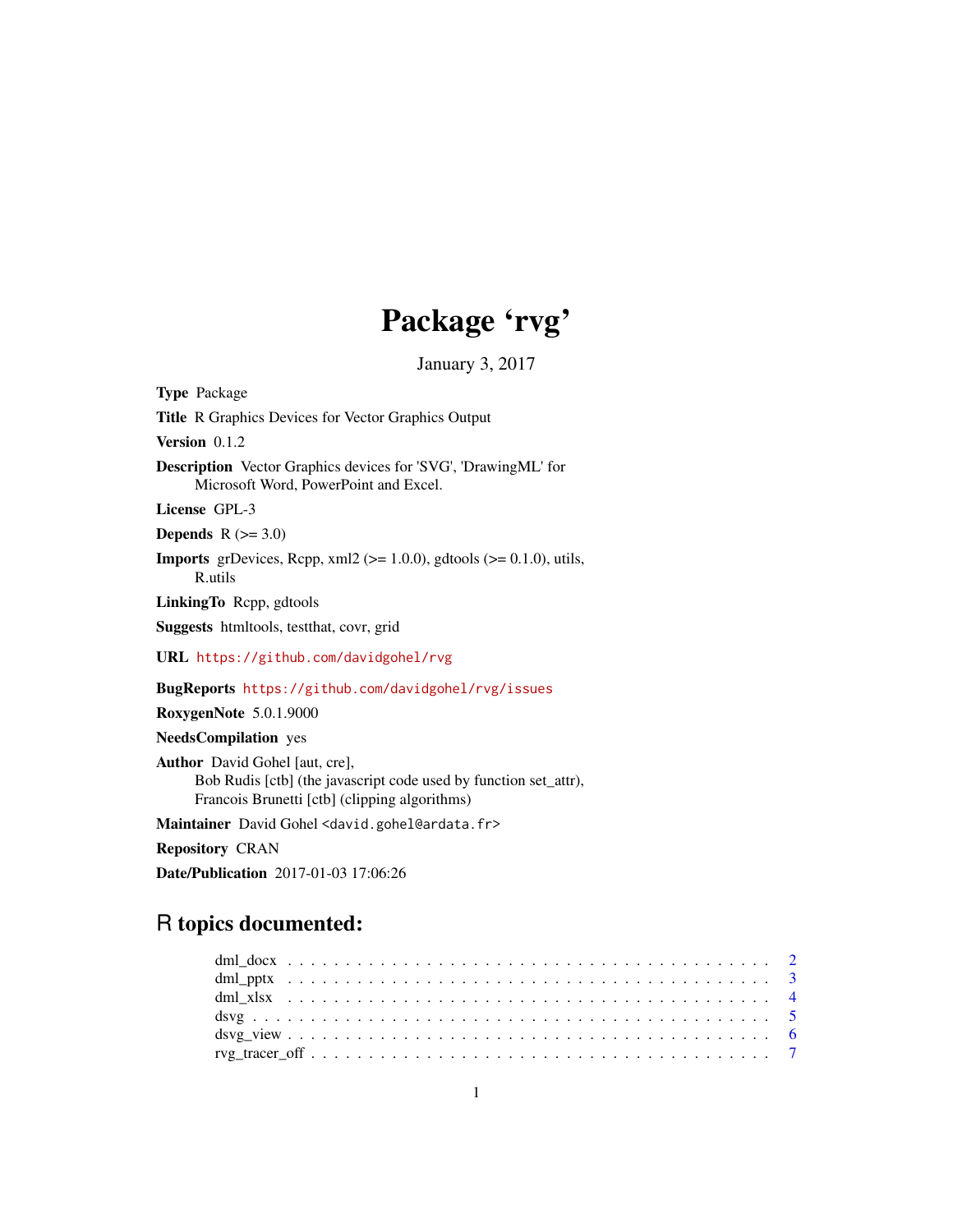| Index |  |  |  |  |  |  |  |  |  |  |  |  |  |  |  |  |  |  |  |
|-------|--|--|--|--|--|--|--|--|--|--|--|--|--|--|--|--|--|--|--|
|       |  |  |  |  |  |  |  |  |  |  |  |  |  |  |  |  |  |  |  |
|       |  |  |  |  |  |  |  |  |  |  |  |  |  |  |  |  |  |  |  |
|       |  |  |  |  |  |  |  |  |  |  |  |  |  |  |  |  |  |  |  |
|       |  |  |  |  |  |  |  |  |  |  |  |  |  |  |  |  |  |  |  |

<span id="page-1-1"></span>dml\_docx *DrawingML graphic device for Microsoft Word*

# Description

Graphics devices for Microsoft Word DrawingML format.

# Usage

```
dml_docx(file = "Rplots.dml", width = 6, height = 6, bg = "white",
  fonts = list(), pointsize = 12, editable = TRUE, id = 1L,
  last_rel_id = 1L, next_rels_id, raster_prefix = "raster_",
  standalone = TRUE, fontname_serif = NULL, fontname_sans = NULL,
  fontname_mono = NULL, fontname_symbol = NULL)
```
# Arguments

| file          | DrawingML file.                                                                                                                                                                                             |
|---------------|-------------------------------------------------------------------------------------------------------------------------------------------------------------------------------------------------------------|
| height, width | Height and width in inches.                                                                                                                                                                                 |
| bg            | Default background color for the plot (defaults to "white").                                                                                                                                                |
| fonts         | Named list of font names to be aliased with fonts installed on your system. If<br>unspecified, the R default families sans, serif, mono and symbol are aliased to<br>the family returned by match_family(). |
| pointsize     | default point size.                                                                                                                                                                                         |
| editable      | should vector graphics elements (points, text, etc.) be editable.                                                                                                                                           |
| id            | specifies a unique identifier (integer) within the document that will contain the<br>DrawingML instructions.                                                                                                |
| last_rel_id   | specifies the last unique identifier (integer) within relationship file that will be<br>used to reference embedded raster images if any.                                                                    |
| next_rels_id  | deprecated. Use last_rel_id instead.                                                                                                                                                                        |
| raster_prefix | string value used as prefix for png files produced when raster objects are printed<br>on the graphical device.                                                                                              |
| standalone    | produce a standalone drawingml file? If FALSE, omits xml header and names-<br>paces.                                                                                                                        |
|               | fontname_serif, fontname_sans, fontname_mono, fontname_symbol                                                                                                                                               |
|               | font names for font faces. Used fonts should be available in the operating sys-<br>tem. These arguments are deprecated in favor of the fonts argument.                                                      |

<span id="page-1-0"></span>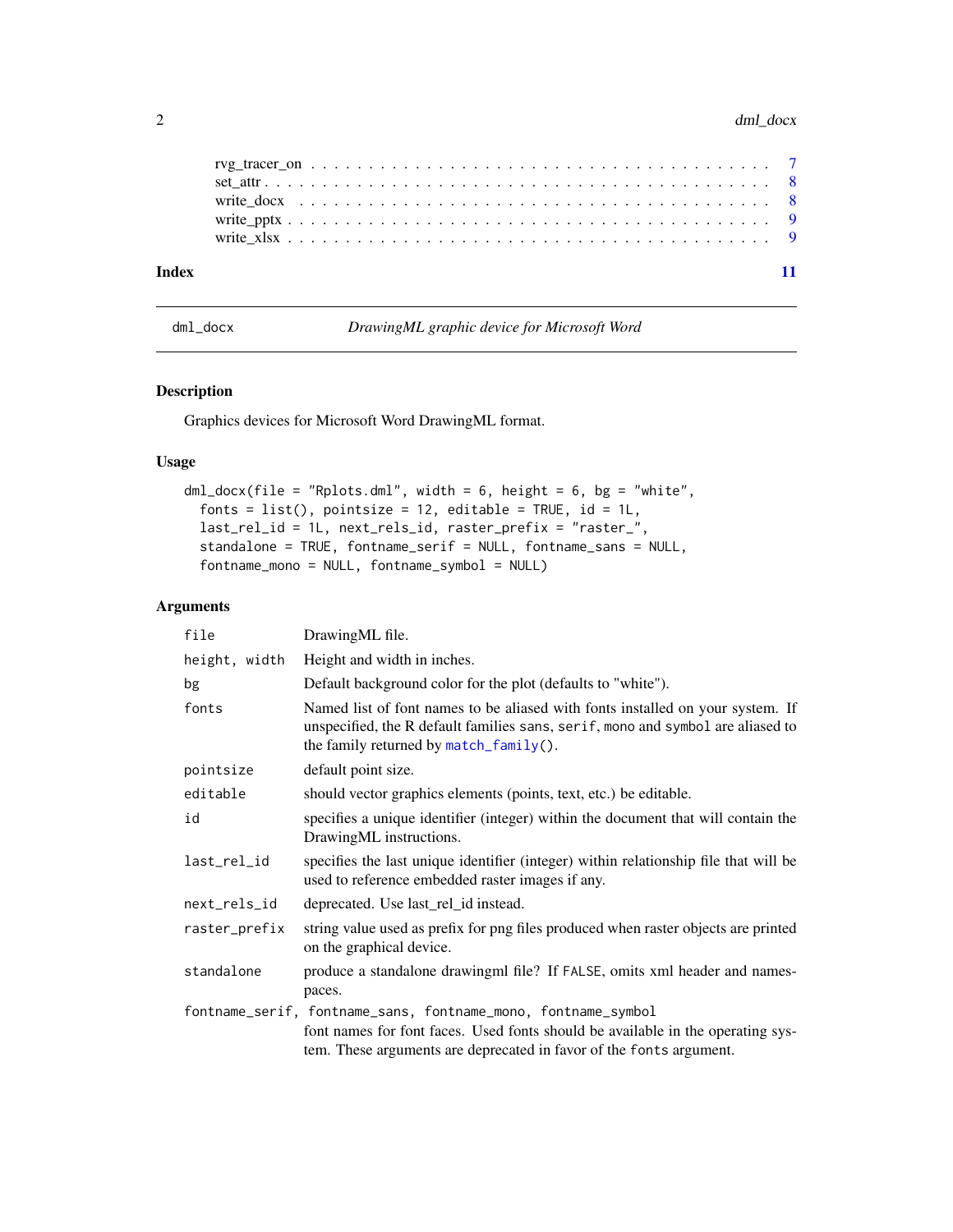# <span id="page-2-0"></span>dml\_pptx 3

# Note

Text rendering is not optimal, this device should not be considered as a valid R graphical device.

The DrawingML implementation for 'Microsoft Word' is different from standard DrawingML particulary with text boxes. The major point is that the exact size and position of text boxes cannot be exactly defined regarding to text widths and heights.

Autofit option has been set as a workaround, this moves text slightly on the produced graphic when edited in 'Microsoft Word' but this makes sure the text can be read.

# See Also

[Devices](#page-0-0)

# Examples

```
dml_docx( file = tempfile() )
plot(1:11,(-5:5)^2, type='b', main="Simple Example")
dev.off()
```
<span id="page-2-1"></span>dml\_pptx *DrawingML graphic device for Microsoft PowerPoint*

# Description

Graphics devices for Microsoft PowerPoint DrawingML format.

# Usage

```
dml_pptx(file = "Rplots.dml", width = 6, height = 6, offx = 1,
 offy = 1, bg = "white", fonts = list(), pointsize = 12,
 editable = TRUE, id = 1L, last_rel_id = 1L, next_rels_id,
 raster_prefix = "raster_", standalone = TRUE, fontname_serif = NULL,
  fontname_sans = NULL, fontname_mono = NULL, fontname_symbol = NULL)
```
# **Arguments**

| file          | the file where output will appear.                                                                                                                                                                             |
|---------------|----------------------------------------------------------------------------------------------------------------------------------------------------------------------------------------------------------------|
| height, width | Height and width in inches.                                                                                                                                                                                    |
| offx, offy    | top and left origin of the plot                                                                                                                                                                                |
| bg            | Default background color for the plot (defaults to "white").                                                                                                                                                   |
| fonts         | Named list of font names to be aliased with fonts installed on your system. If<br>unspecified, the R default families sans, serif, mono and symbol are aliased to<br>the family returned by $match_family()$ . |
| pointsize     | default point size.                                                                                                                                                                                            |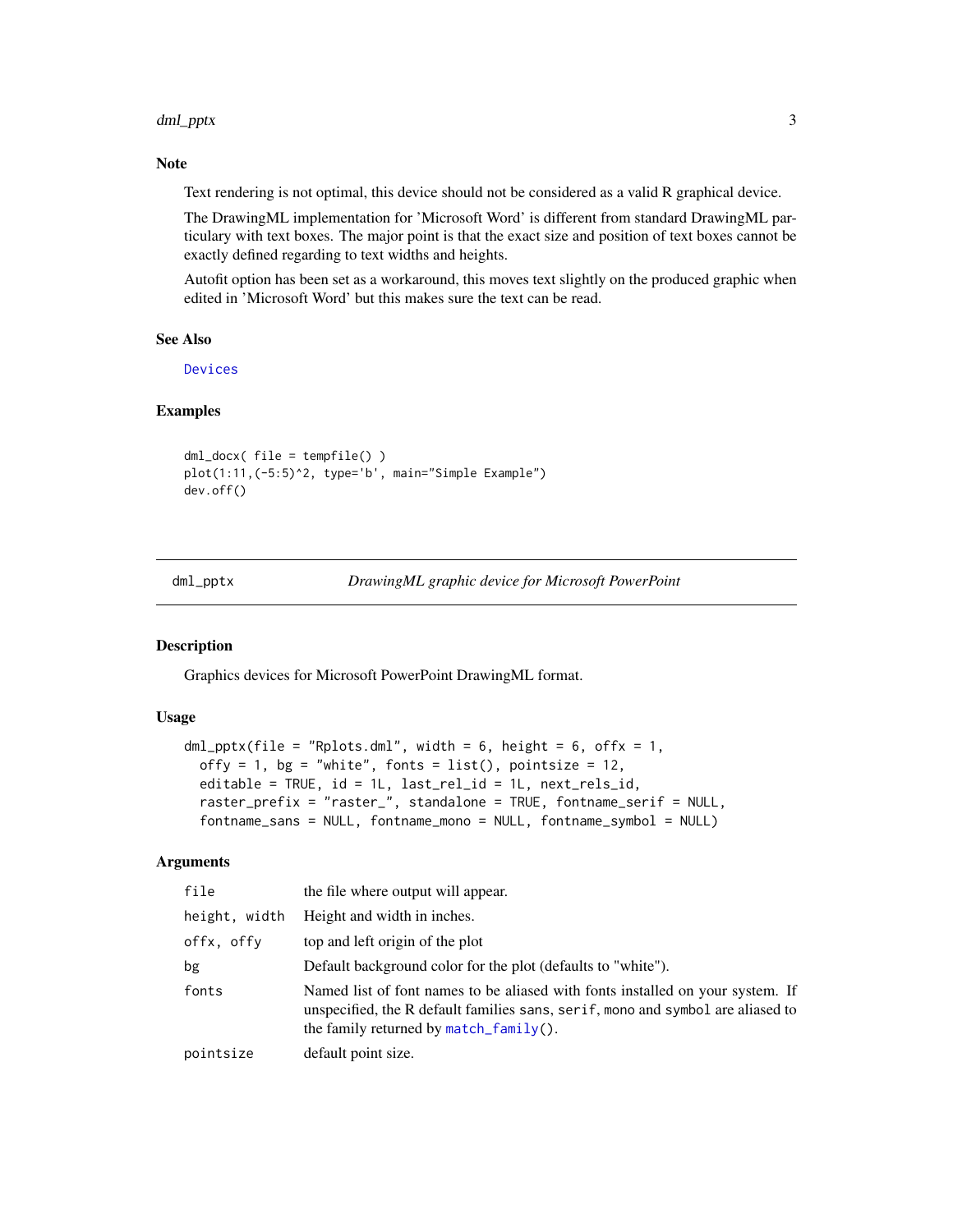<span id="page-3-0"></span>

| editable      | should vector graphics elements (points, text, etc.) be editable.                                                                                                                                                       |
|---------------|-------------------------------------------------------------------------------------------------------------------------------------------------------------------------------------------------------------------------|
| id            | specifies a unique identifier (integer) within the slide that will contain the Draw-<br>ingML instructions.                                                                                                             |
| last_rel_id   | specifies the last unique identifier (integer) within relationship file that will be<br>used to reference embedded raster images if any.                                                                                |
| next_rels_id  | deprecated. Use last rel id instead.                                                                                                                                                                                    |
| raster_prefix | string value used as prefix for png files produced when raster objects are printed<br>on the graphical device.                                                                                                          |
| standalone    | produce a standalone drawingml file? If FALSE, omits xml header and names-<br>paces.                                                                                                                                    |
|               | fontname_serif, fontname_sans, fontname_mono, fontname_symbol<br>font names for font faces. Used fonts should be available in the operating sys-<br>tem. These arguments are deprecated in favor of the fonts argument. |

# See Also

[Devices](#page-0-0)

# Examples

```
dml_pptx( file = tempfile() )
plot(1:11,(-5:5)^2, type='b', main="Simple Example")
dev.off()
```
<span id="page-3-1"></span>dml\_xlsx *DrawingML graphic device for Microsoft Excel*

# Description

Graphics devices for Microsoft Excel DrawingML format.

# Usage

```
dml_xlsx(file = "Rplots.dml", width = 6, height = 6, offx = 1,
 offy = 1, bg = "white", fonts = list(), pointsize = 12,
 editable = TRUE, id = 1L, last_rel_id = 1L, next_rels_id,
 raster_prefix = "raster_", standalone = TRUE, fontname_serif = NULL,
  fontname_sans = NULL, fontname_mono = NULL, fontname_symbol = NULL)
```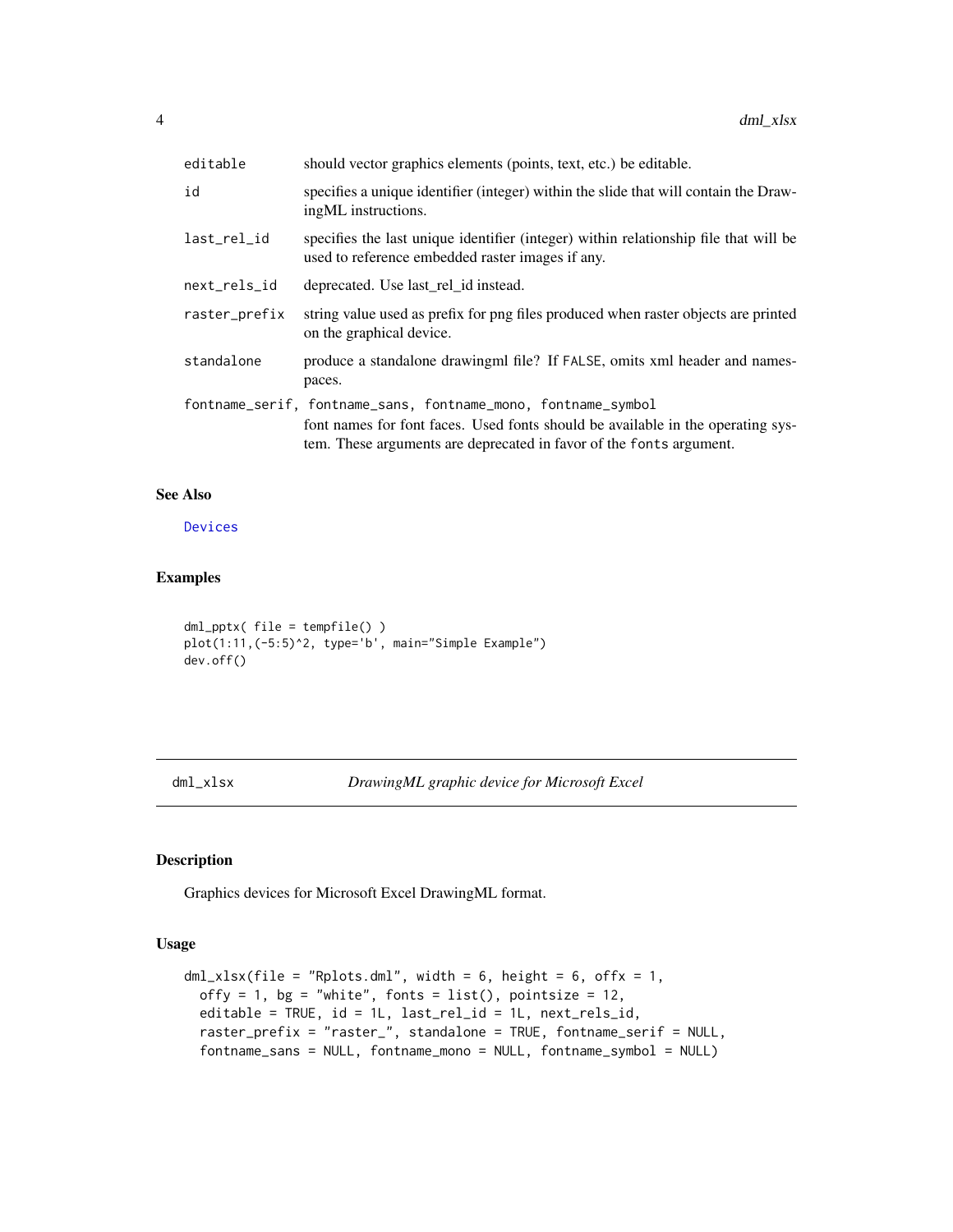# <span id="page-4-0"></span> $dsvg$  5

# Arguments

| file          | the file where output will appear.                                                                                                                                                                                      |
|---------------|-------------------------------------------------------------------------------------------------------------------------------------------------------------------------------------------------------------------------|
| height, width | Height and width in inches.                                                                                                                                                                                             |
| offx, offy    | top and left origin of the plot                                                                                                                                                                                         |
| bg            | Default background color for the plot (defaults to "white").                                                                                                                                                            |
| fonts         | Named list of font names to be aliased with fonts installed on your system. If<br>unspecified, the R default families sans, serif, mono and symbol are aliased to<br>the family returned by match_family().             |
| pointsize     | default point size.                                                                                                                                                                                                     |
| editable      | should vector graphics elements (points, text, etc.) be editable.                                                                                                                                                       |
| id            | specifies a unique identifier (integer) within the slide that will contain the Draw-<br>ingML instructions.                                                                                                             |
| last_rel_id   | specifies the last unique identifier (integer) within relationship file that will be<br>used to reference embedded raster images if any.                                                                                |
| next_rels_id  | deprecated. Use last_rel_id instead.                                                                                                                                                                                    |
| raster_prefix | string value used as prefix for png files produced when raster objects are printed<br>on the graphical device.                                                                                                          |
| standalone    | produce a standalone drawingml file? If FALSE, omits xml header and names-<br>paces.                                                                                                                                    |
|               | fontname_serif, fontname_sans, fontname_mono, fontname_symbol<br>font names for font faces. Used fonts should be available in the operating sys-<br>tem. These arguments are deprecated in favor of the fonts argument. |

# See Also

[Devices](#page-0-0)

# Examples

```
dml_xlsx( file = tempfile() )
plot(1:11,(-5:5)^2, type='b', main="Simple Example")
dev.off()
```
<span id="page-4-1"></span>dsvg *SVG Graphics Driver*

# Description

This function produces SVG files (compliant to the current w3 svg XML standard) where elements can be made interactive.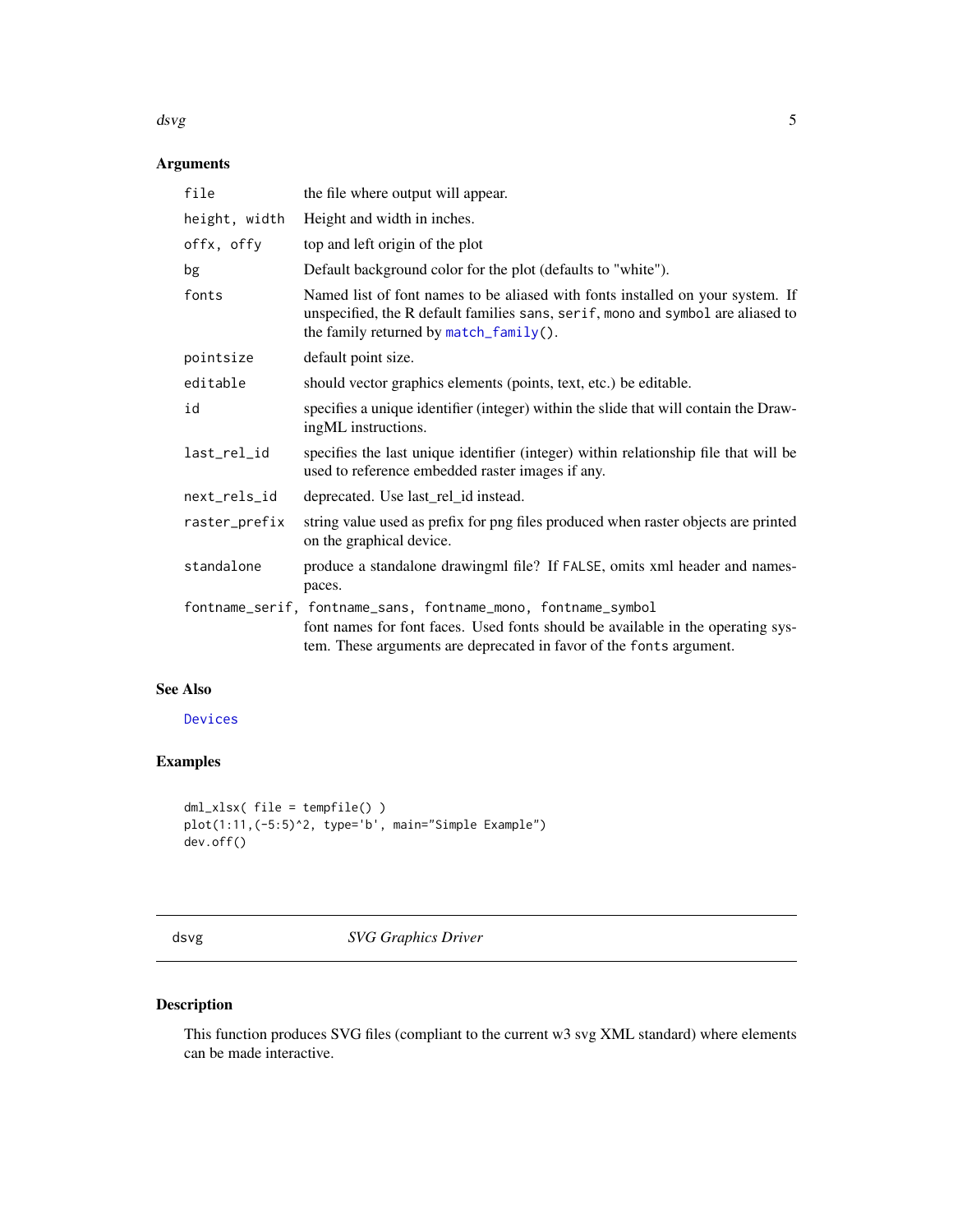```
dsvg(file = "Rplots.svg", width = 6, height = 6, bg = "white",
 pointsize = 12, standalone = TRUE, canvas_id = 1, fonts = list(),
  fontname_serif = NULL, fontname_sans = NULL, fontname_mono = NULL,
 fontname_symbol = NULL)
```
# Arguments

| file          | the file where output will appear.                                                                                                                                                                                      |
|---------------|-------------------------------------------------------------------------------------------------------------------------------------------------------------------------------------------------------------------------|
| height, width | Height and width in inches.                                                                                                                                                                                             |
| bg            | Default background color for the plot (defaults to "white").                                                                                                                                                            |
| pointsize     | default point size.                                                                                                                                                                                                     |
| standalone    | Produce a stand alone svg file? If FALSE, omits xml header and default names-<br>pace.                                                                                                                                  |
| canvas_id     | svg id within HTML page.                                                                                                                                                                                                |
| fonts         | Named list of font names to be aliased with fonts installed on your system. If<br>unspecified, the R default families sans, serif, mono and symbol are aliased to<br>the family returned by match_family().             |
|               | fontname_serif, fontname_sans, fontname_mono, fontname_symbol<br>font names for font faces. Used fonts should be available in the operating sys-<br>tem. These arguments are deprecated in favor of the fonts argument. |

# See Also

# [Devices](#page-0-0)

# Examples

```
dsvg()
plot(rnorm(10), main="Simple Example", xlab = "", ylab = "")
dev.off()
```

| dsvg_view |  |  |
|-----------|--|--|
|           |  |  |

Run plotting code and view svg in RStudio Viewer or web broswer.

# Description

This is useful primarily for testing. Requires the htmltools package.

# Usage

dsvg\_view(code, ...)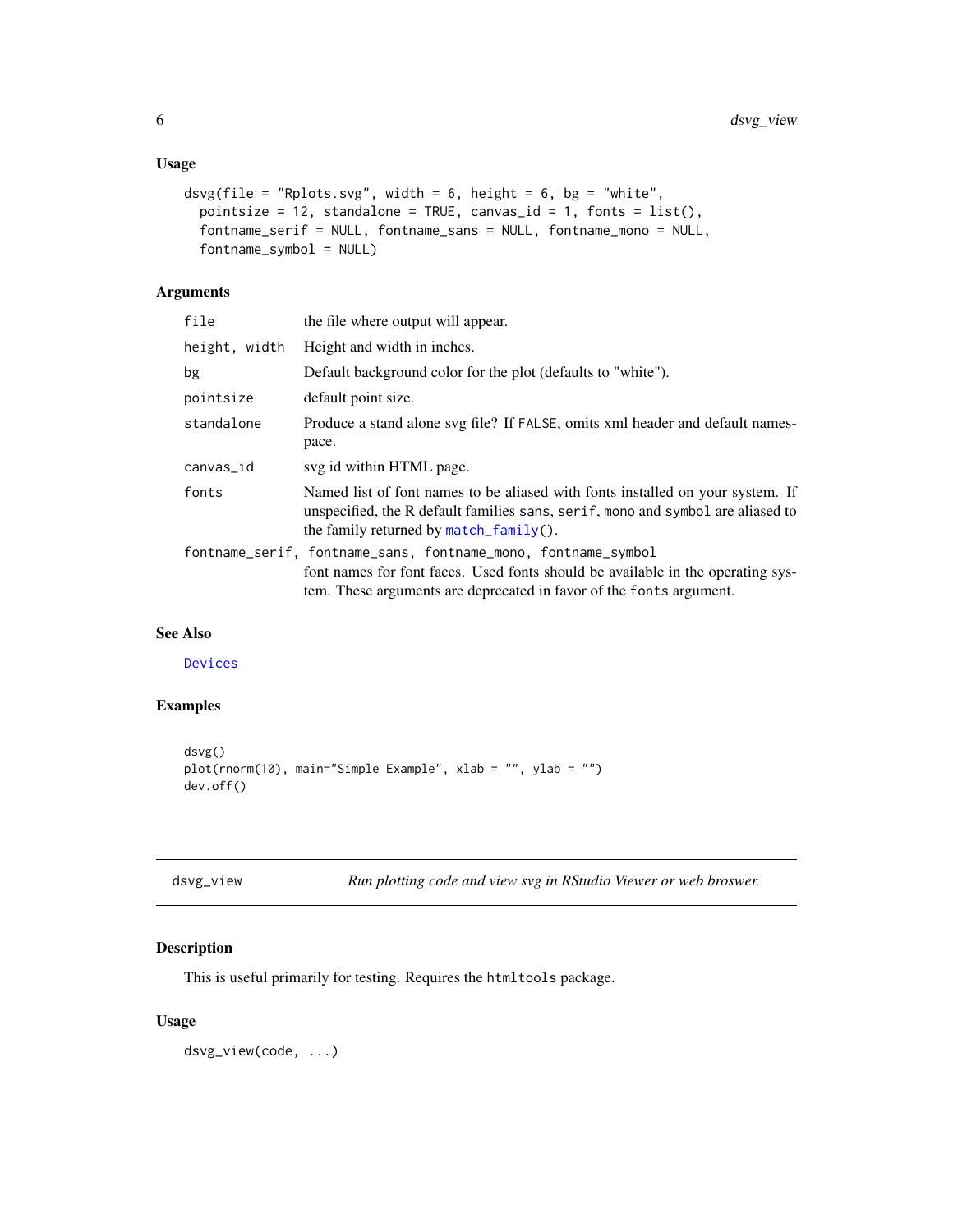# <span id="page-6-0"></span>rvg\_tracer\_off 7

# Arguments

| code     | Plotting code to execute.          |
|----------|------------------------------------|
| $\cdots$ | Other arguments passed on to dsvg. |

# Examples

```
if (require("htmltools")) {
  dsvg_view(plot(1:10))
  dsvg_view(hist(rnorm(100)))
}
```
<span id="page-6-1"></span>rvg\_tracer\_off *trace off id colection*

# Description

get collected id of an rvg device and stop collecting.

# Usage

rvg\_tracer\_off()

# Value

graphical elements id as integer values.

rvg\_tracer\_on *trace on id colection*

# Description

Start collecting id of an rvg device.

# Usage

rvg\_tracer\_on()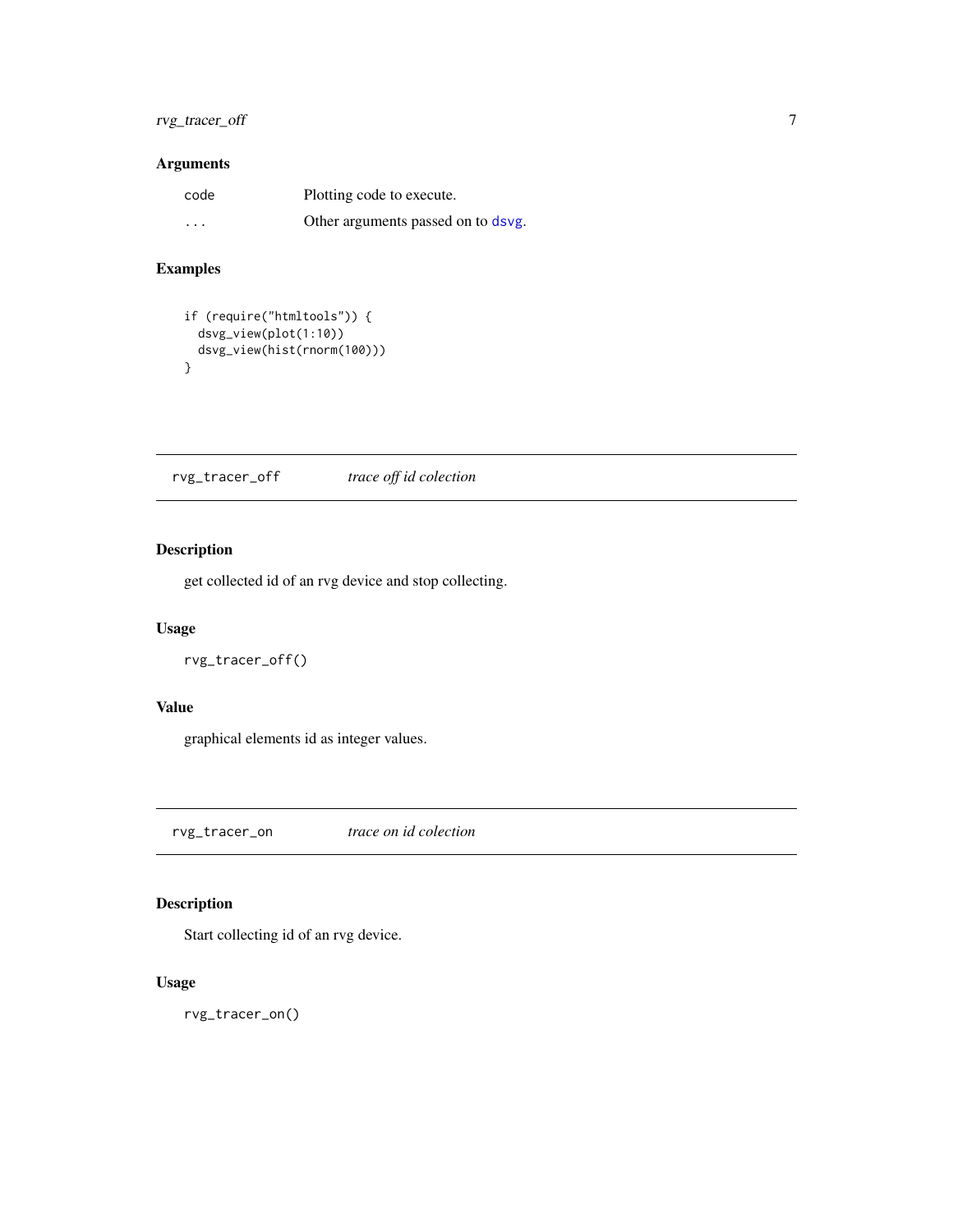<span id="page-7-0"></span>

# Description

set attributes with javascript instructions to graphical elements.

# Usage

```
set_attr(ids, attribute, str)
```
# Arguments

| ids       | integer vector of graphical elements identifiers (returned by rvg_tracer_off). |
|-----------|--------------------------------------------------------------------------------|
| attribute | name of the attribute to set.                                                  |
| str       | values to set for the attribute.                                               |

write\_docx *Microsoft Word Graphics Device*

# Description

A graphical device for Microsoft Word documents.

# Usage

```
write_docx(file, code, pagesize = c(width = 8.5, height = 11),
 margins = c(left = 1, right = 1, top = 1, bottom = 1), ...
```
# Arguments

| file     | filename of the Microsoft Word document to produce. File extension must be<br>.docx. |
|----------|--------------------------------------------------------------------------------------|
| code     | Plotting code to execute                                                             |
| pagesize | Word document page size in inches. A named vector (width and height).                |
| margins  | Word document margins size in inches. A named vector (left, right, top,<br>bottom).  |
| $\cdots$ | arguments for fun (passed on to dml_docx.)                                           |

# Examples

```
write_docx(file = "my_plot_1.docx", code = plot(rnorm(10)) )
write_docx(file = "my_plot_2.docx", code = barplot(1:7, col = 1:7))
```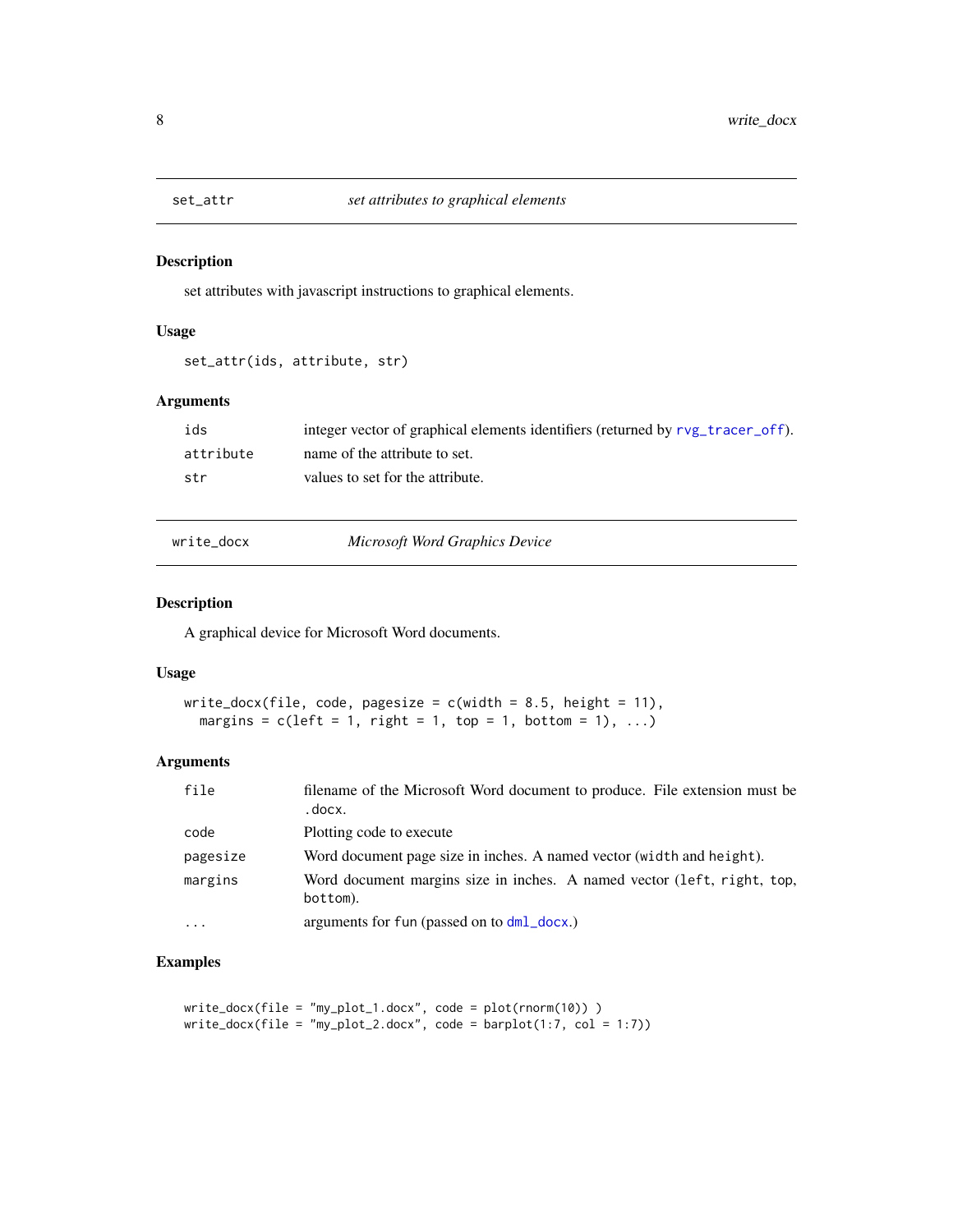<span id="page-8-0"></span>

# Description

A graphical device for Microsoft PowerPoint documents.

# Usage

```
write_pptx(file, code, size = c(width = 10, height = 7.5), \dots)
```
# Arguments

| file    | filename of the Microsoft PowerPoint document to produce. File extension must |
|---------|-------------------------------------------------------------------------------|
|         | be .pptx.                                                                     |
| code    | Plotting code to execute                                                      |
| size    | slide size in inches.                                                         |
| $\cdot$ | arguments for fun (passed on to $dml$ pptx.)                                  |

# Examples

write\_pptx(file = "my\_plot\_1.pptx", code = plot(rnorm(10)))  $write\_pptx(file = "my\_plot_2.path", code = barplot(1:7, col = 1:7))$ 

write\_xlsx *Microsoft Excel Graphics Device*

# Description

A graphical device for Microsoft Excel documents.

# Usage

```
write_xlsx(file, code, size = c(width = 10, height = 7.5), \dots)
```
# Arguments

| file | filename of the Microsoft Excel document to produce. File extension must be<br>.xlsx. |
|------|---------------------------------------------------------------------------------------|
| code | Plotting code to execute                                                              |
| size | slide size in inches.                                                                 |
| .    | arguments for fun (passed on to $dml_xlsx$ .)                                         |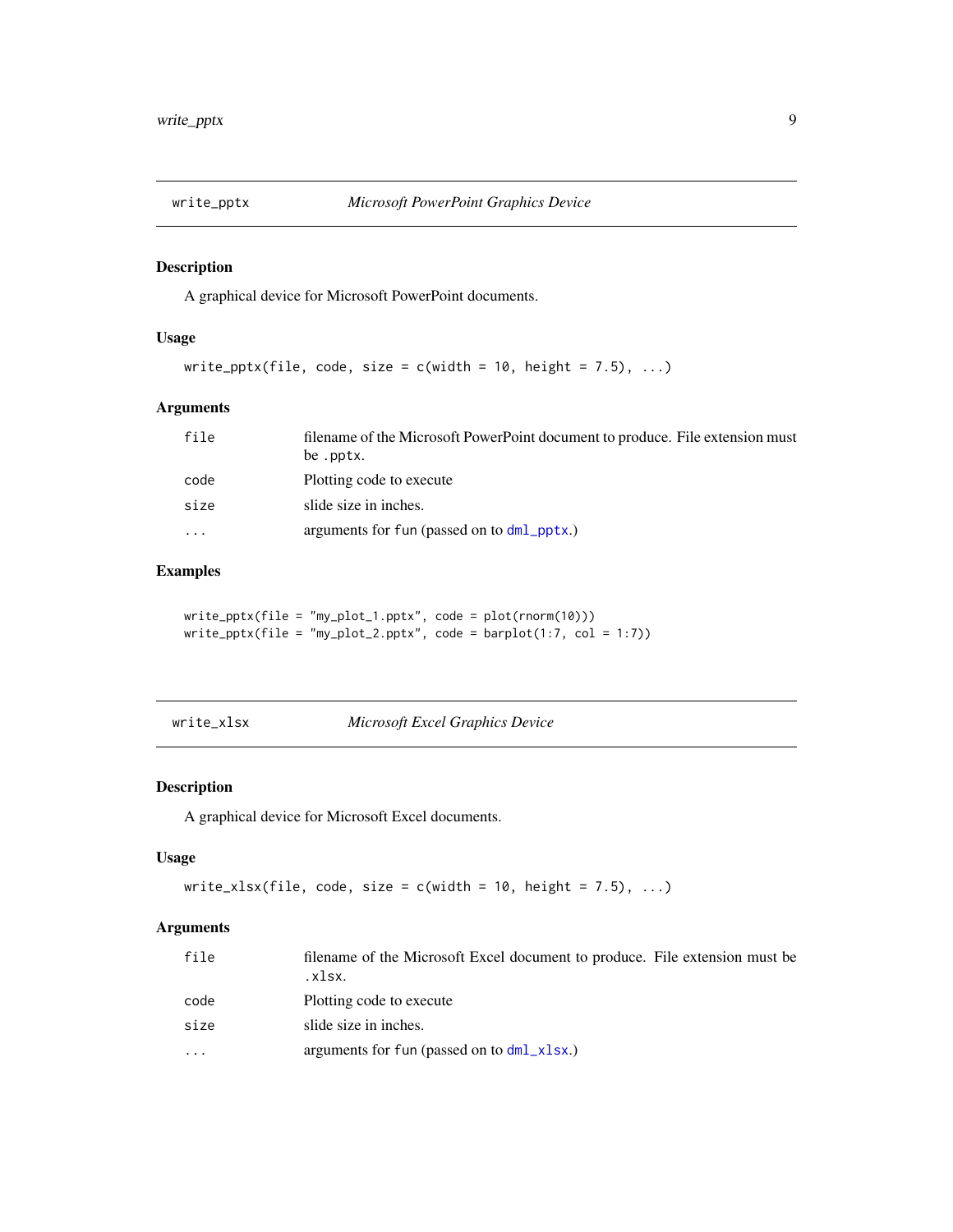# Examples

```
write_xlsx(file = "my_plot_1.xlsx", code = plot(rnorm(10)))
write_xlsx(file = "my_plot_2.xlsx", code = barplot(1:7, col = 1:7))
```